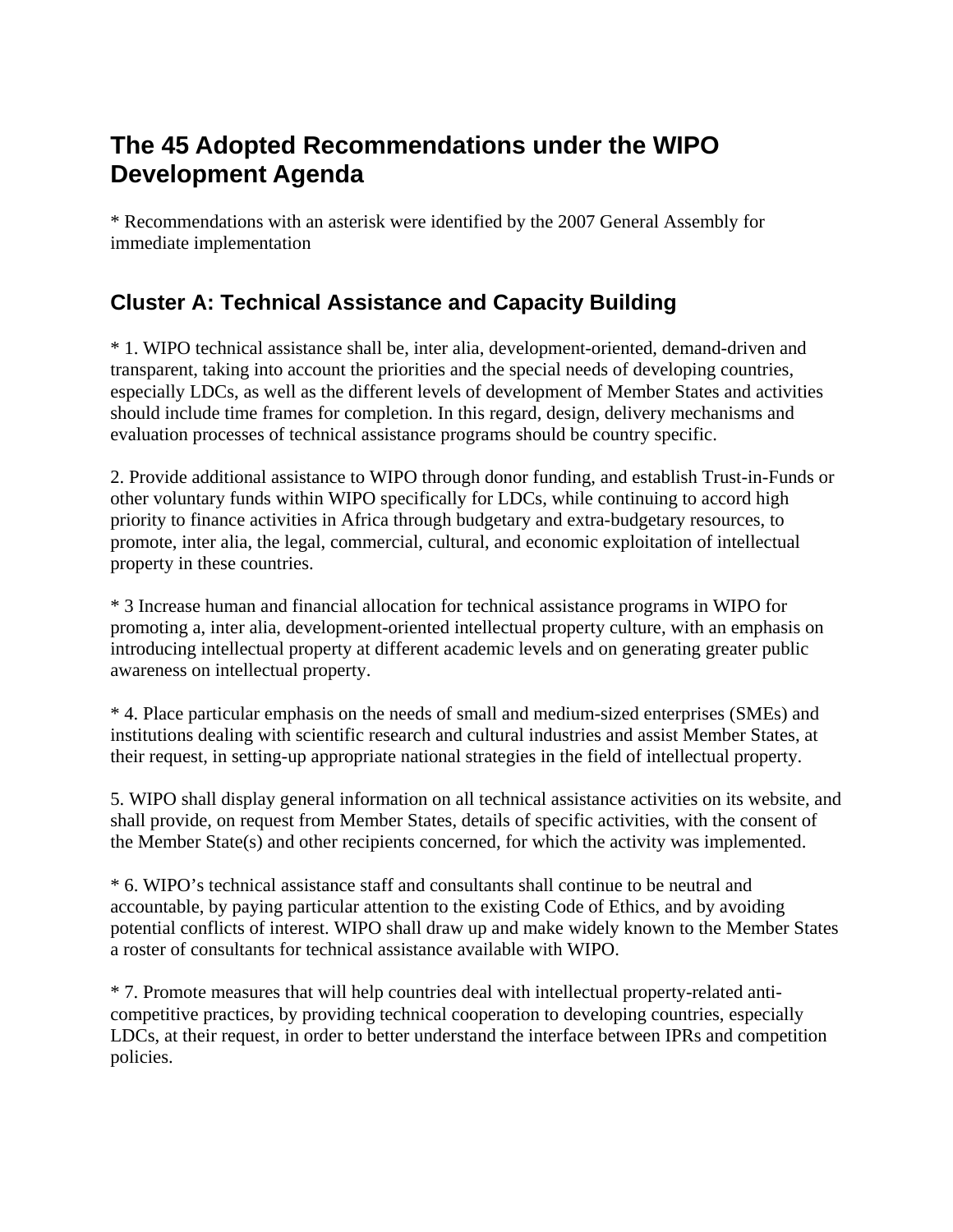8. Request WIPO to develop agreements with research institutions and with private enterprises with a view to facilitating the national offices of developing countries, especially LDCs, as well as their regional and sub-regional intellectual property organizations to access specialized databases for the purposes of patent searches.

9. Request WIPO to create, in coordination with Member States, a database to match specific intellectual property -related development needs with available resources, thereby expanding the scope of its technical assistance programs, aimed at bridging the digital divide.

10 To assist Member States to develop and improve national intellectual property institutional capacity through further development of infrastructure and other facilities with a view to making national intellectual property institutions more efficient and promote fair balance between intellectual property protection and the public interest. This technical assistance should also be extended to sub-regional and regional organizations dealing with intellectual property.

\* 11. To assist Member States to strengthen national capacity for protection of domestic creations, innovations and inventions and to support development of national scientific and technological infrastructure, where appropriate, in accordance with WIPO's mandate.

\* 12. To further mainstream development considerations into WIPO's substantive and technical assistance activities and debates, in accordance with its mandate.

\* 13. WIPO's legislative assistance shall be, inter alia, development-oriented and demand-driven, taking into account the priorities and the special needs of developing countries, especially LDCs, as well as the different levels of development of Member States and activities should include time frames for completion.

\* 14. Within the framework of the agreement between WIPO and the WTO, WIPO shall make available advice to developing countries and LDCs, on the implementation and operation of the rights and obligations and the understanding and use of flexibilities contained in the TRIPS Agreement.

## **Cluster B: Norm-setting, flexibilities, public policy and public domain**

\* 15. Norm-setting activities shall:

- be inclusive and member-driven:
- take into account different levels of development;
- take into consideration a balance between costs and benefits;
- be a participatory process, which takes into consideration the interests and priorities of all WIPO Member States and the viewpoints of other stakeholders, including accredited inter-governmental organizations (IGOs) and NGOs; and
- be in line with the principle of neutrality of the WIPO Secretariat.

\* 16. Consider the preservation of the public domain within WIPO's normative processes and deepen the analysis of the implications and benefits of a rich and accessible public domain.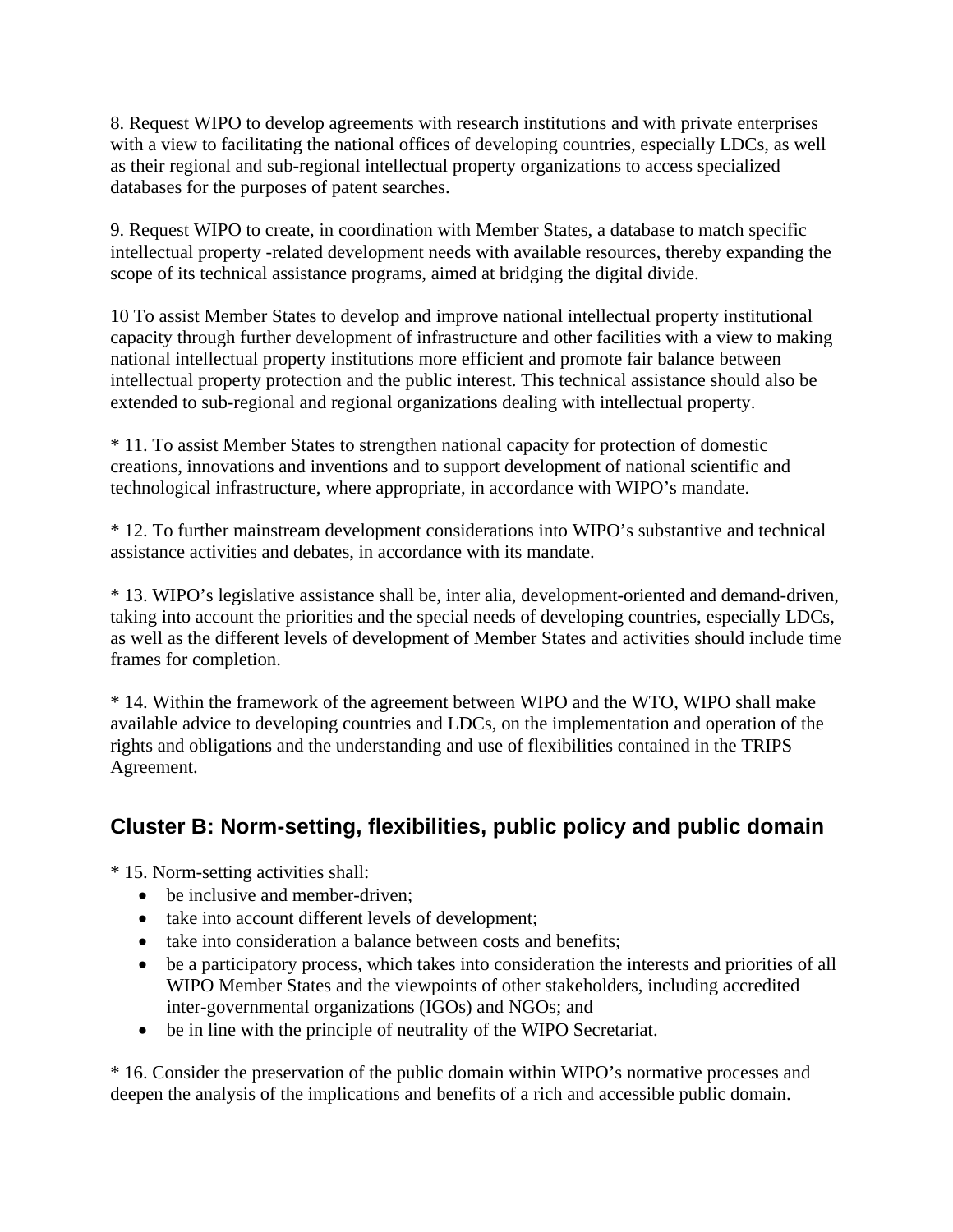\* 17. In its activities, including norm-setting, WIPO should take into account the flexibilities in international intellectual property agreements, especially those which are of interest to developing countries and LDCs.

\* 18. To urge the IGC to accelerate the process on the protection of genetic resources, traditional knowledge and folklore, without prejudice to any outcome, including the possible development of an international instrument or instruments.

\* 19. To initiate discussions on how, within WIPO's mandate, to further facilitate access to knowledge and technology for developing countries and LDCs to foster creativity and innovation and to strengthen such existing activities within WIPO.

20. To promote norm-setting activities related to IP that support a robust public domain in WIPO's Member States, including the possibility of preparing guidelines which could assist interested Member States in identifying subject matters that have fallen into the public domain within their respective jurisdictions.

\* 21. WIPO shall conduct informal, open and balanced consultations, as appropriate, prior to any new norm-setting activities, through a member-driven process, promoting the participation of experts from Member States, particularly developing countries and LDCs.

22. WIPO's norm-setting activities should be supportive of the development goals agreed within the United Nations system, including those contained in the Millennium Declaration.

The WIPO Secretariat, without prejudice to the outcome of Member States considerations, should address in its working documents for norm-setting activities, as appropriate and as directed by Member States, issues such as: (a) safeguarding national implementation of intellectual property rules (b) links between intellectual property and competition (c) intellectual property -related transfer of technology (d) potential flexibilities, exceptions and limitations for Member States and (e) the possibility of additional special provisions for developing countries and LDCs.

23. To consider how to better promote pro-competitive intellectual property licensing practices, particularly with a view to fostering creativity, innovation and the transfer and dissemination of technology to interested countries, in particular developing countries and LDCs.

#### **Cluster C: Technology Transfer, Information and Communication Technologies (ICT) and Access to Knowledge**

24. To request WIPO, within its mandate, to expand the scope of its activities aimed at bridging the digital divide, in accordance with the outcomes of the World Summit on the Information Society (WSIS) also taking into account the significance of the Digital Solidarity Fund (DSF).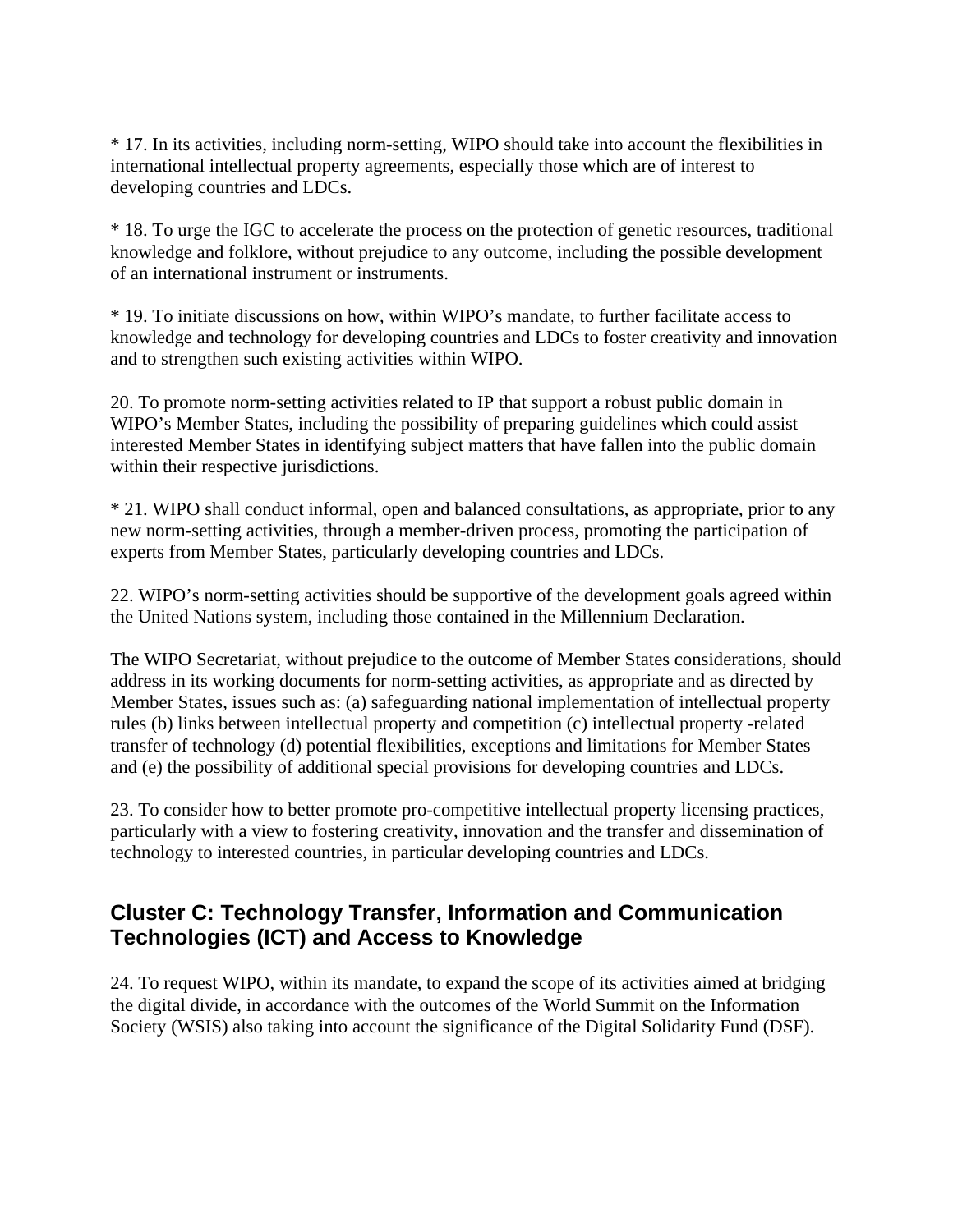25. To explore intellectual property -related policies and initiatives necessary to promote the transfer and dissemination of technology, to the benefit of developing countries and to take appropriate measures to enable developing countries to fully understand and benefit from different provisions, pertaining to flexibilities provided for in international agreements, as appropriate.

26. To encourage Member States, especially developed countries, to urge their research and scientific institutions to enhance cooperation and exchange with research and development institutions in developing countries, especially LDCs.

27. Facilitating intellectual property -related aspects of ICT for growth and development: Provide for, in an appropriate WIPO body, discussions focused on the importance of intellectual property -related aspects of ICT, and its role in economic and cultural development, with specific attention focused on assisting Member States to identify practical intellectual property -related strategies to use ICT for economic, social and cultural development.

28. To explore supportive intellectual property -related policies and measures Member States, especially developed countries, could adopt for promoting transfer and dissemination of technology to developing countries.

29. To include discussions on intellectual property -related technology transfer issues within the mandate of an appropriate WIPO body.

30. WIPO should cooperate with other IGOs to provide to developing countries, including LDCs, upon request, advice on how to gain access to and make use of intellectual property-related information on technology, particularly in areas of special interest to the requesting parties.

31. To undertake initiatives agreed by Member States, which contribute to transfer of technology to developing countries, such as requesting WIPO to facilitate better access to publicly available patent information.

32. To have within WIPO opportunity for exchange of national and regional experiences and information on the links between IPRs and competition policies.

## **Cluster D: Assessment, Evaluation and Impact Studies**

33. To request WIPO to develop an effective yearly review and evaluation mechanism for the assessment of all its development-oriented activities, including those related to technical assistance, establishing for that purpose specific indicators and benchmarks, where appropriate.

34. With a view to assisting Member States in creating substantial national programs, to request WIPO to conduct a study on constraints to intellectual property protection in the informal economy, including the tangible costs and benefits of intellectual property protection in particular in relation to generation of employment.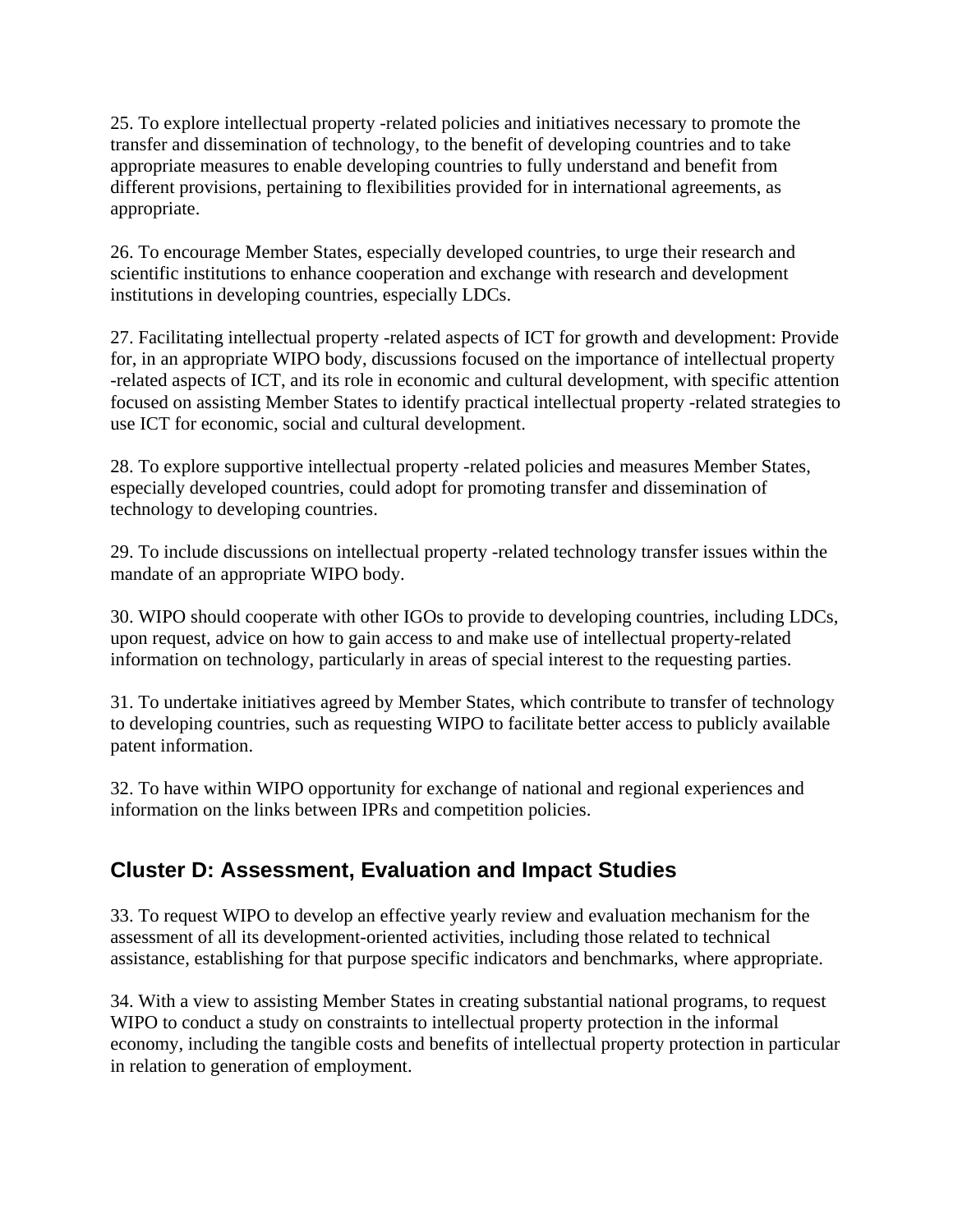\* 35. To request WIPO to undertake, upon request of Member States, new studies to assess the economic, social and cultural impact of the use of intellectual property systems in these States.

36. To exchange experiences on open collaborative projects such as the Human Genome Project as well as on intellectual property models.

\* 37. Upon request and as directed by Member States, WIPO may conduct studies on the protection of intellectual property, to identify the possible links and impacts between intellectual property and development.

38. To strengthen WIPO's capacity to perform objective assessments of the impact of the organization's activities on development.

## **Cluster E: Institutional Matters including Mandate and Governance**

39. To request WIPO, within its core competence and mission, to assist developing countries, especially African countries, in cooperation with relevant international organizations, by conducting studies on brain drain and make recommendations accordingly. 40. To request WIPO to intensify its cooperation on IP related issues with United Nations agencies, according to Member States' orientation, in particular UNCTAD, UNEP, WHO, UNIDO, UNESCO and other relevant international organizations, especially the WTO in order to strengthen the coordination for maximum efficiency in undertaking development programs.

41. To conduct a review of current WIPO technical assistance activities in the area of cooperation and development.

\* 42. To enhance measures that ensure wide participation of civil society at large in WIPO activities in accordance with its criteria regarding NGO acceptance and accreditation, keeping the issue under review.

43. To consider how to improve WIPO's role in finding partners to fund and execute projects for intellectual property -related assistance in a transparent and member-driven process and without prejudice to ongoing WIPO activities.

\* 44. In accordance with WIPO's member-driven nature as a United Nations Specialized Agency, formal and informal meetings or consultations relating to norm-setting activities in WIPO, organized by the Secretariat, upon request of the Member States, should be held primarily in Geneva, in a manner open and transparent to all Members. Where such meetings are to take place outside of Geneva, Member States shall be informed through official channels, well in advance, and consulted on the draft agenda and program.